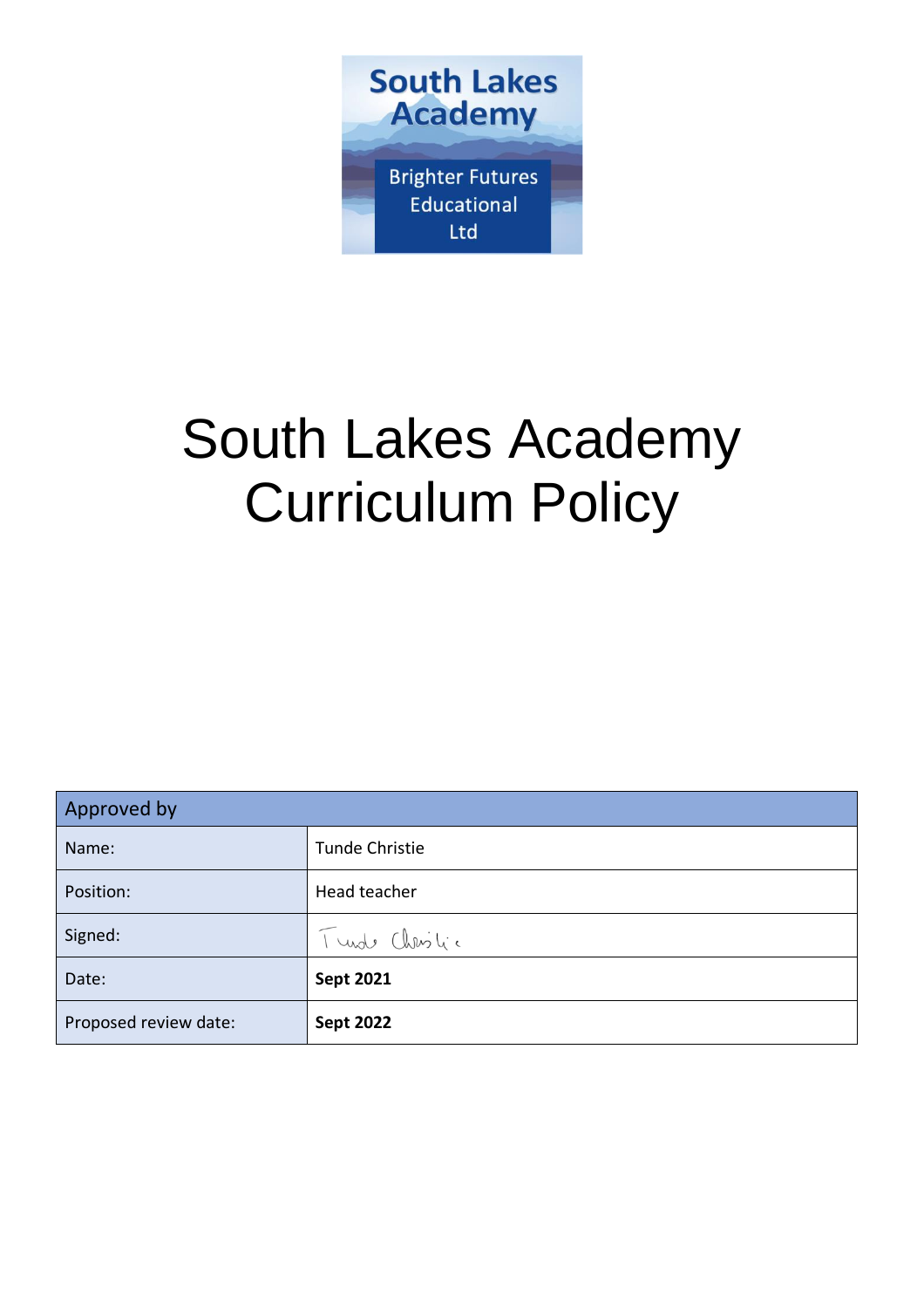## **Introduction.**

South Lakes Academy will provide a safe, supportive learning environment, with opportunities for each student to develop the skills and knowledge to become a responsible, successful citizen. We pride ourselves on providing an accessible wide-ranging curriculum. This curriculum will be determined, organised, and implemented in regard to the needs, interests, experience, and abilities at every stage of development of our young people.

When our young people and their parent/carers first contact South Lakes Academy, they are invited for an informal chat where we discuss their needs and requirements. Together we look at the subjects we are offering and devise a timetable (an example of such can be found at the back in appendix A) and scheme of work for them to meet their goals. We also with input from the young people and their parent/carer will establish learning goals and targets. Throughout the placement with us the student will regularly undergo routine assessment in order to continue to ensure that the scheme is still at the appropriate level. Written reports and any changes to the timetable and/or schemes are sent home to the parent/carer routinely twice yearly, unless changes have been made then they are reported as and when.

Our Curriculum includes all core subjects within the statutory requirements of the National curriculum as well as some non-statutory requirements and subjects (a list of available subjects can be found at the back of this policy Appendix B).

## **Policy Particulars.**

- 1. Our students, in general, have complex educational, health or emotional needs. Therefore, it is paramount to assess their baseline ability and individual requirements. Despite their chronological age, they might not be able to access the whole range of subjects. While we offer all core subjects and the wider curriculum, in individual cases subjects, such as humanities, arts and technology are incorporated in literacy, numeracy and activities outside of the school premises.
- 2. Each student has the opportunity to opt into as many curriculum areas as they are capable of and follow a broad and balanced curriculum in accordance with the requirements of the National Curriculum. Any disapplication will follow the statutory guidelines available we use Pearson Edexel Examination Board from Entry level to GCSE (9-1) as appropriate.
- 3. South Lakes Academy will make appropriate and reasonable provision for students with special educational needs throughout their school lives, within the resources available.
- 4. Assessment will take place at regular intervals in the normal course of teaching using a range of methods, both internal and external.
- 5. South Lakes Academy will establish a workable timetable that is individual to each student. The timetable is designed to utilise the teaching staff to the best effect which in turn maximises the learning opportunities for all students.
- 6. The student's individual curriculum will be supported both in and out of the class room by way of educational visits, fieldwork, conferences, etc.
- 7. Performance data are freely available to interested parties should they be required. Parents can book consultations with any member of staff at any time throughout the academic year. We work closely with families and local authorities to get the optimum result in which all our students require.
- 8. Students will have access to careers guidance as and when they require it, this is usually done through inviting various professionals and services or taking our students to local colleges.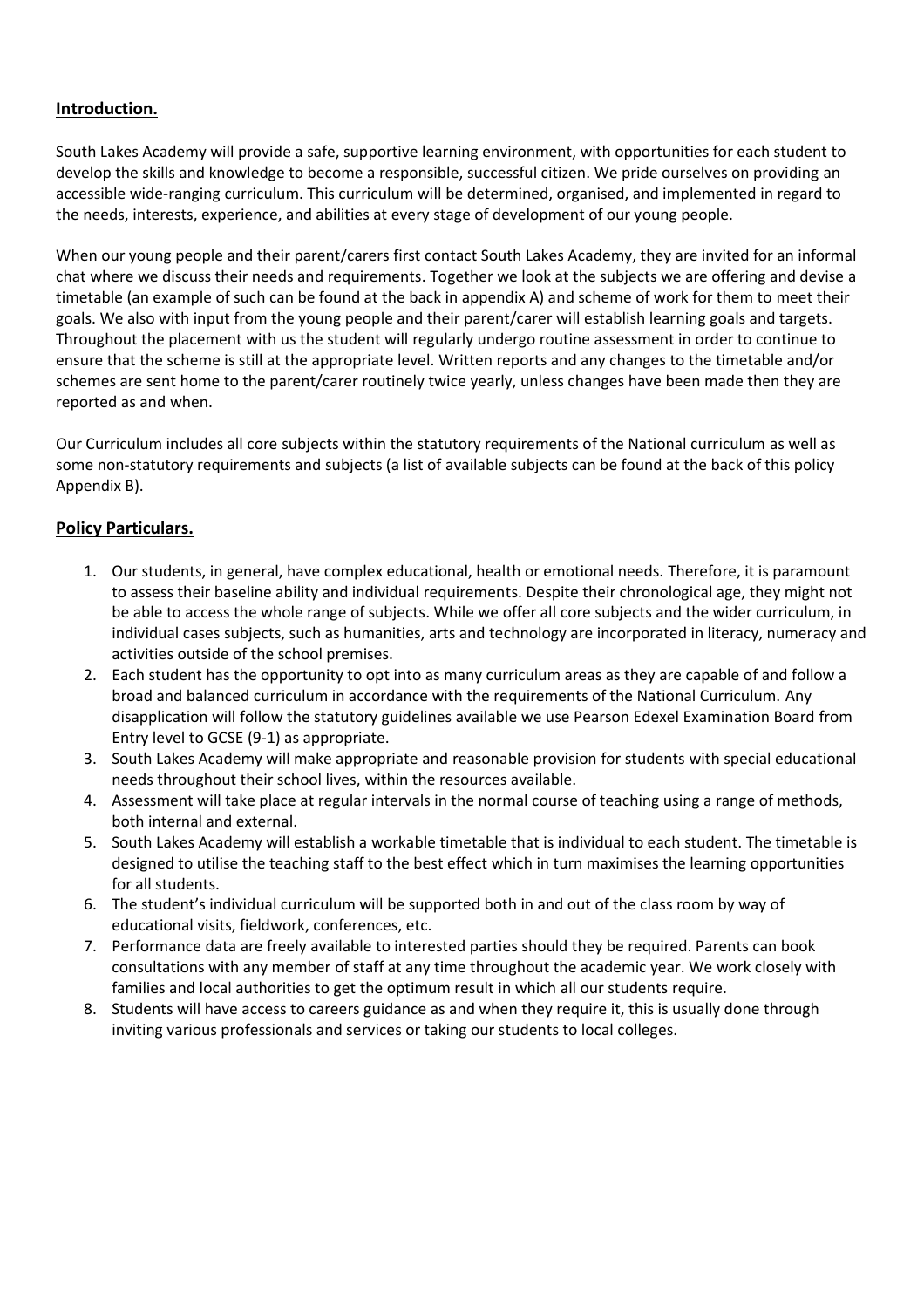## **Appendix A Student timetable**

This timetable is for an older student with specific needs studying Functional Skills in Maths and English, and as such, he has a shorter day, we anticipate that most students will have a slightly longer day with more school-based activity in the afternoons.

| Time        | Task                      | <b>Details</b>                  |
|-------------|---------------------------|---------------------------------|
| 10:00-10:15 | Arrive, get ready to work | have a chat, unwind             |
| 10:15-11:00 | Math's                    | Timed tables - can you beat     |
|             |                           | your score.                     |
|             |                           | math's work on the computer     |
|             |                           | math's activity                 |
|             |                           | functional skills               |
| 11:00-11:15 | <b>Break</b>              | Go and get a drink or play on   |
|             |                           | the laptops                     |
| 11:15-12:00 | English                   | Vocab building, spelling test,  |
|             |                           | comprehension                   |
|             |                           | English Activity (Paper and ICT |
|             |                           | skills)                         |
|             |                           | <b>Functional Skills</b>        |
| 12:00-1:00  | Lunch                     | Have lunch, unwind - free time  |
| $1:00-3:00$ | Afternoon activity        | Golf, Pool, darts, library or   |
|             |                           | another educational visit       |
| 3:00        | Home time                 |                                 |

#### My Timetable (Student Name)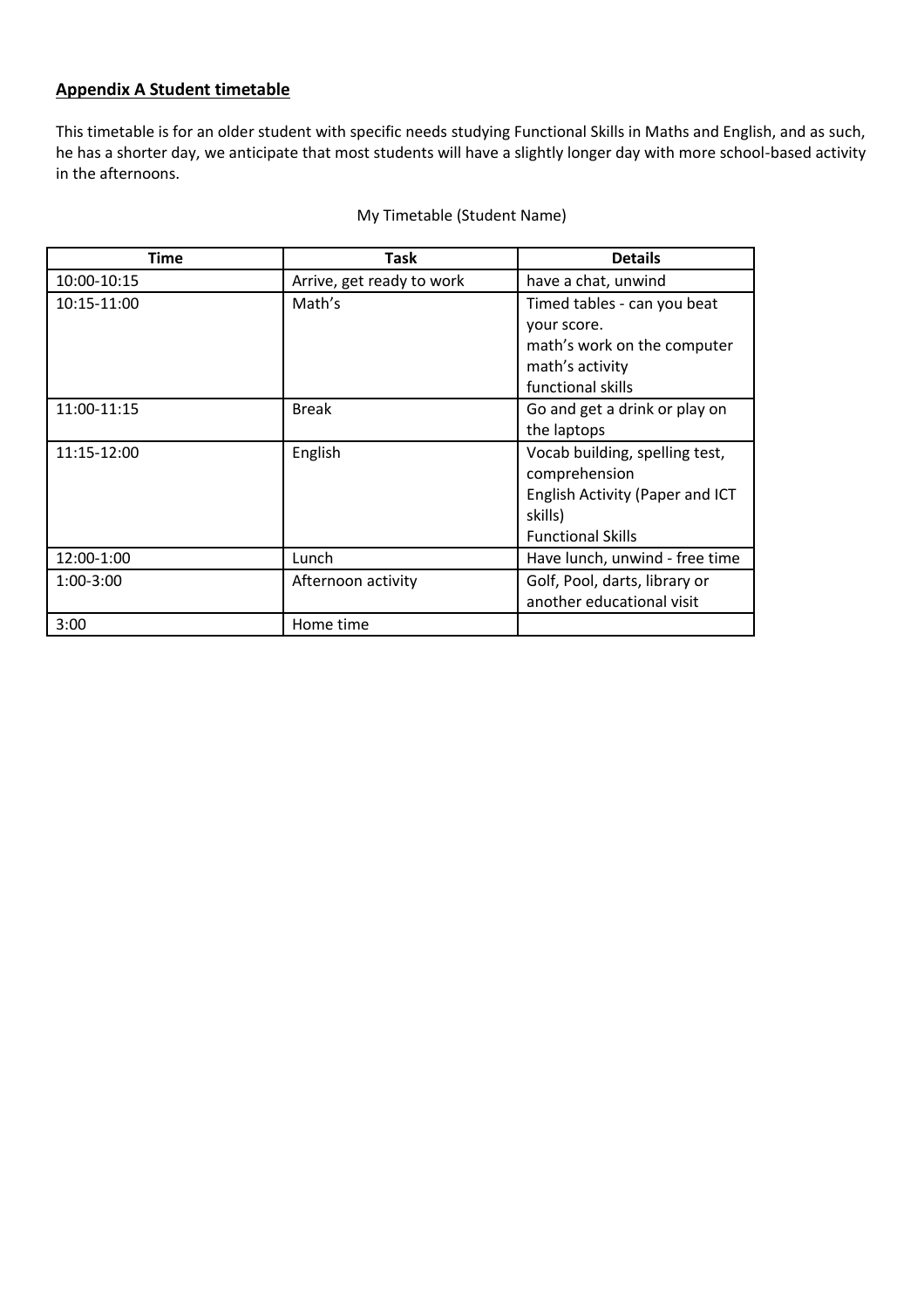# **Appendix B – Subjects available at South Lakes Academy**

## Maths

[http://qualifications.pearson.com/content/dam/pdf/GCSE/mathematics/2015/specification-and-sample](http://qualifications.pearson.com/content/dam/pdf/GCSE/mathematics/2015/specification-and-sample-assesment/gcse-maths-2015-specification.pdf)[assesment/gcse-maths-2015-specification.pdf](http://qualifications.pearson.com/content/dam/pdf/GCSE/mathematics/2015/specification-and-sample-assesment/gcse-maths-2015-specification.pdf)

#### English Literature

[https://qualifications.pearson.com/content/dam/pdf/GCSE/English%20Literature/2015/specification-and-sample](https://qualifications.pearson.com/content/dam/pdf/GCSE/English%20Literature/2015/specification-and-sample-assesment/9781446914359_GCSE_2015_L12_Englit.pdf)[assesment/9781446914359\\_GCSE\\_2015\\_L12\\_Englit.pdf](https://qualifications.pearson.com/content/dam/pdf/GCSE/English%20Literature/2015/specification-and-sample-assesment/9781446914359_GCSE_2015_L12_Englit.pdf)

#### English Language

[http://qualifications.pearson.com/content/dam/pdf/GCSE/English%20Language/2015/specification-and-sample](http://qualifications.pearson.com/content/dam/pdf/GCSE/English%20Language/2015/specification-and-sample-assesment/9781446932414_GCSE_2015_L12_EngLang_Issue-2.pdf)[assesment/9781446932414\\_GCSE\\_2015\\_L12\\_EngLang\\_Issue-2.pdf](http://qualifications.pearson.com/content/dam/pdf/GCSE/English%20Language/2015/specification-and-sample-assesment/9781446932414_GCSE_2015_L12_EngLang_Issue-2.pdf)

## Science (Combined)

[https://qualifications.pearson.com/content/dam/pdf/GCSE/Science/2016/Specification/Edexcel\\_GCSE\\_L1-](https://qualifications.pearson.com/content/dam/pdf/GCSE/Science/2016/Specification/Edexcel_GCSE_L1-L2_Combined_Science.pdf) L2 Combined Science.pdf

## Biology

https://qualifications.pearson.com/content/dam/pdf/GCSE/Science/2016/Specification/Edexcel GCSE\_L1-[L2\\_Biology.pdf](https://qualifications.pearson.com/content/dam/pdf/GCSE/Science/2016/Specification/Edexcel_GCSE_L1-L2_Biology.pdf)

#### Chemistry

https://qualifications.pearson.com/content/dam/pdf/GCSE/Science/2016/Specification/Edexcel GCSE\_L1-L<sub>2</sub> Chemistry.pdf

#### Physics

[https://qualifications.pearson.com/content/dam/pdf/GCSE/Science/2016/Specification/Edexcel\\_GCSE\\_L1-](https://qualifications.pearson.com/content/dam/pdf/GCSE/Science/2016/Specification/Edexcel_GCSE_L1-L2_Physics.pdf) L<sub>2</sub>\_Physics.pdf

#### PE

[http://qualifications.pearson.com/content/dam/pdf/GCSE/Physical%20Education/2016/Specification%20and%20sa](http://qualifications.pearson.com/content/dam/pdf/GCSE/Physical%20Education/2016/Specification%20and%20sample%20assessments/GCSE-physical-education-2016-specification.pdf) [mple%20assessments/GCSE-physical-education-2016-specification.pdf](http://qualifications.pearson.com/content/dam/pdf/GCSE/Physical%20Education/2016/Specification%20and%20sample%20assessments/GCSE-physical-education-2016-specification.pdf)

#### History

[https://qualifications.pearson.com/content/dam/pdf/GCSE/History/2016/specification-and-sample](https://qualifications.pearson.com/content/dam/pdf/GCSE/History/2016/specification-and-sample-assessments/9781446925867_GCSE2016_L12_History_Web.pdf)[assessments/9781446925867\\_GCSE2016\\_L12\\_History\\_Web.pdf](https://qualifications.pearson.com/content/dam/pdf/GCSE/History/2016/specification-and-sample-assessments/9781446925867_GCSE2016_L12_History_Web.pdf)

#### Art

[https://qualifications.pearson.com/content/dam/pdf/GCSE/Art%20and%20Design/2016/specification-and-sample](https://qualifications.pearson.com/content/dam/pdf/GCSE/Art%20and%20Design/2016/specification-and-sample-assessments/GCSE_ArtDesign_Spec_2016.pdf)[assessments/GCSE\\_ArtDesign\\_Spec\\_2016.pdf](https://qualifications.pearson.com/content/dam/pdf/GCSE/Art%20and%20Design/2016/specification-and-sample-assessments/GCSE_ArtDesign_Spec_2016.pdf)

## Food Technology

[%20Food%20Technology/2009/Specification%20and%20sample%20assessments/GCSE\\_DT\\_Food\\_Technology\\_Spec.](https://qualifications.pearson.com/content/dam/pdf/GCSE/Design%20and%20Technology%20-%20Food%20Technology/2009/Specification%20and%20sample%20assessments/GCSE_DT_Food_Technology_Spec.pdf) [pdf](https://qualifications.pearson.com/content/dam/pdf/GCSE/Design%20and%20Technology%20-%20Food%20Technology/2009/Specification%20and%20sample%20assessments/GCSE_DT_Food_Technology_Spec.pdf)

Music

[https://qualifications.pearson.com/content/dam/pdf/GCSE/Music/2016/specification/Specification\\_GCSE\\_L1-](https://qualifications.pearson.com/content/dam/pdf/GCSE/Music/2016/specification/Specification_GCSE_L1-L2_in_Music.pdf) [L2\\_in\\_Music.pdf](https://qualifications.pearson.com/content/dam/pdf/GCSE/Music/2016/specification/Specification_GCSE_L1-L2_in_Music.pdf)

ICT

[https://qualifications.pearson.com/content/dam/pdf/International%20GCSE/Information%20and%20Communicatio](https://qualifications.pearson.com/content/dam/pdf/International%20GCSE/Information%20and%20Communication%20Technology/2017/Specification%20and%20sample%20assessments/International-GCSE-in-ICT-spec.pdf) [n%20Technology/2017/Specification%20and%20sample%20assessments/International-GCSE-in-ICT-spec.pdf](https://qualifications.pearson.com/content/dam/pdf/International%20GCSE/Information%20and%20Communication%20Technology/2017/Specification%20and%20sample%20assessments/International-GCSE-in-ICT-spec.pdf)